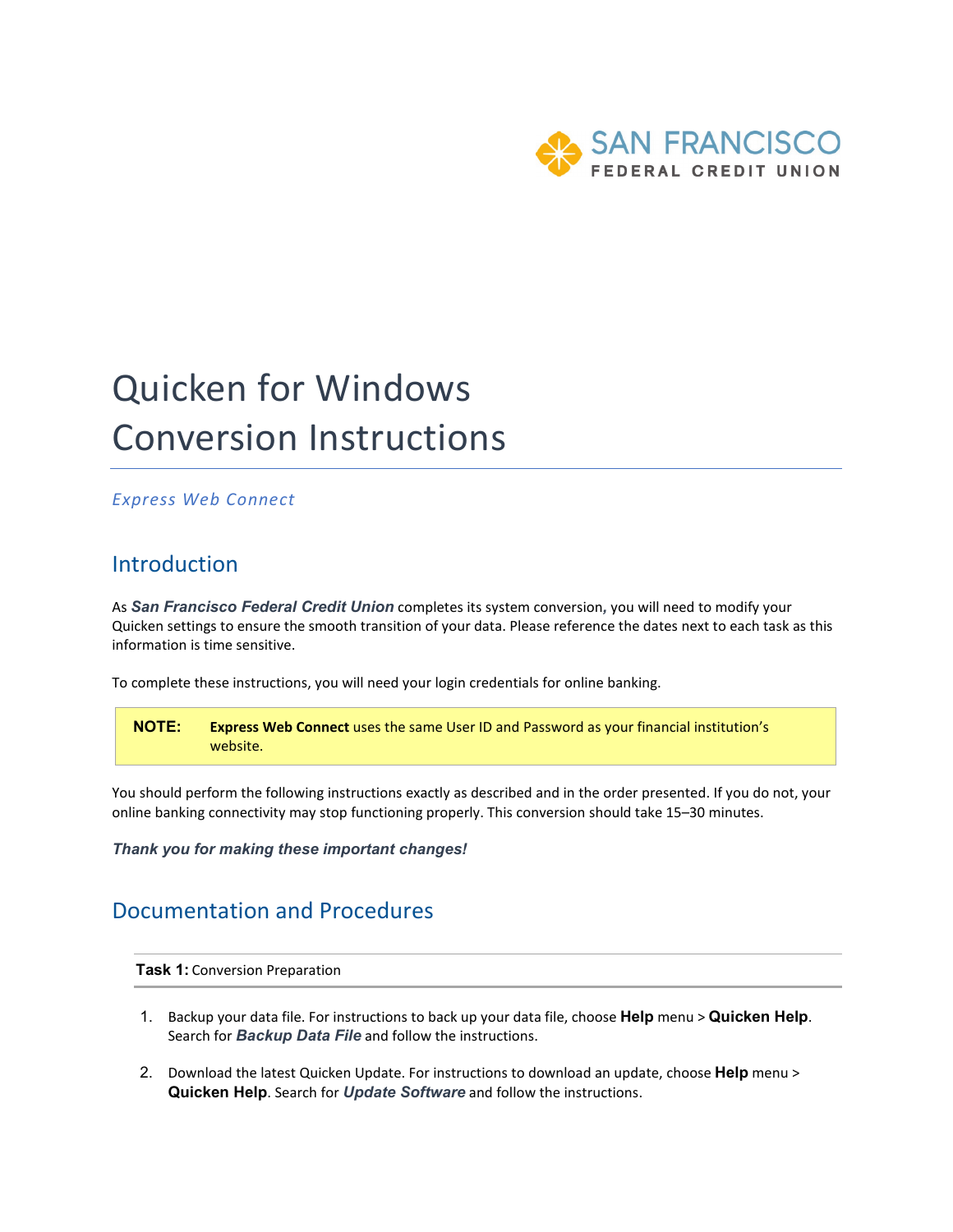#### **Task 2:** *Optional task* - Complete a final download **before** *04/24/2020*

- 1. Choose **Tools** menu > **One Step Update**.
- 2. Depending on how you manage financial institution passwords, you may be prompted to enter your Vault password at this time or to enter individual passwords in the One Step Update dialog.
- 3. In the **One Step Update Settings** dialog, make sure all items are checked and click **Update Now**.
- 4. If new transactions were received from your connection, accept all new transactions into the appropriate registers.

**NOTE:** If you need assistance matching transactions, choose **Help menu > Quicken Help**. Search for **Matching Transactions** and follow the instructions.

**Task 3:** Disconnect Accounts in Quicken on or after **04/27/2020**

- 1. Choose **Tools** menu > **Account List**.
- 2. Click the **Edit** button of the account you want to deactivate.
- 3. In the **Account Details** dialog, click on the **Online Services** tab.
- 4. Click **Deactivate.** Follow the prompts to confirm the deactivation.
- 5. Click on the **General** tab.
- 6. Remove the financial institution name and account number. Click **OK** to close the window.
- 7. Repeat steps for each account to be disconnected.

**Task 4:** Reconnect Accounts to *San Francisco FCU -NEW* on or after **04/27/2020**

- 1. Choose **Tools** menu > **Account List**.
- 2. Click the **Edit** button of the account you want to activate.
- 3. In the **Account Details** dialog, click the **Online Services** tab.
- 4. Click **Set up Now**.
- 5. Use **Advanced Setup** to activate your account.
- 6. Enter *San Francisco FCU -NEW* in the search field, select the name in the list and click **Next**.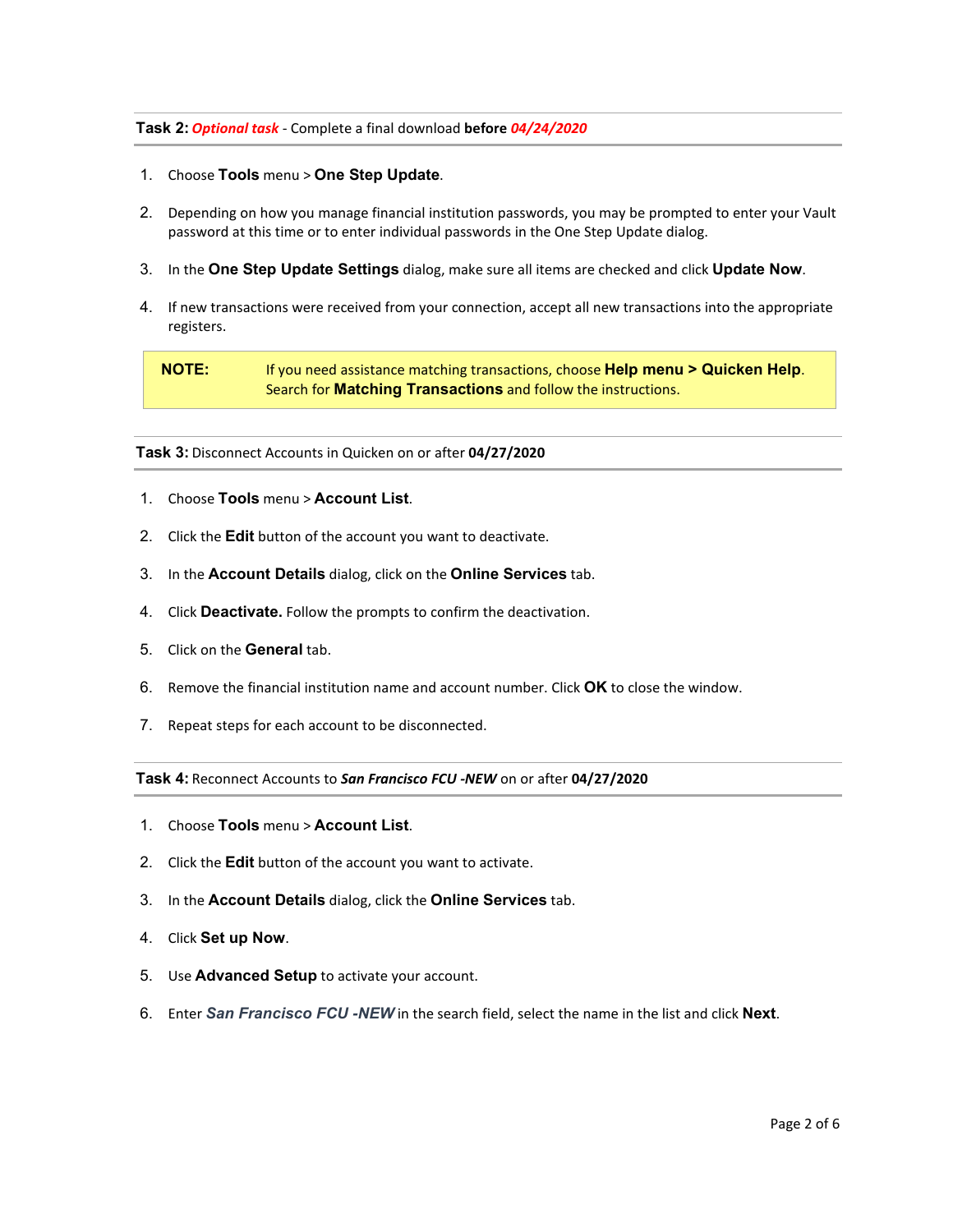- 7. If presented with the Select Connection Method screen, select **Express Web Connect**.
- 8. Enter your **User ID** and **Password**. Click **Connect**.

**NOTE:** You may be presented with a security question from your Financial Institutions prior to receiving your accounts.

9. Ensure you associate the account to the appropriate account already listed in Quicken. You will want to select **Link to an existing account** and select the matching accounts in the drop-down menu.

### **IMPORTANT:** Do **NOT** select **Add to Quicken unless you intend to add a new account to Quicken**. If you are presented with accounts you do not want to track in this data file, select **Ignore – Don't Download into Quicken**.

- 10. After all accounts have been matched, click **Next**. You will receive confirmation that your accounts have been added.
- 11. Click **Done** or **Finish**.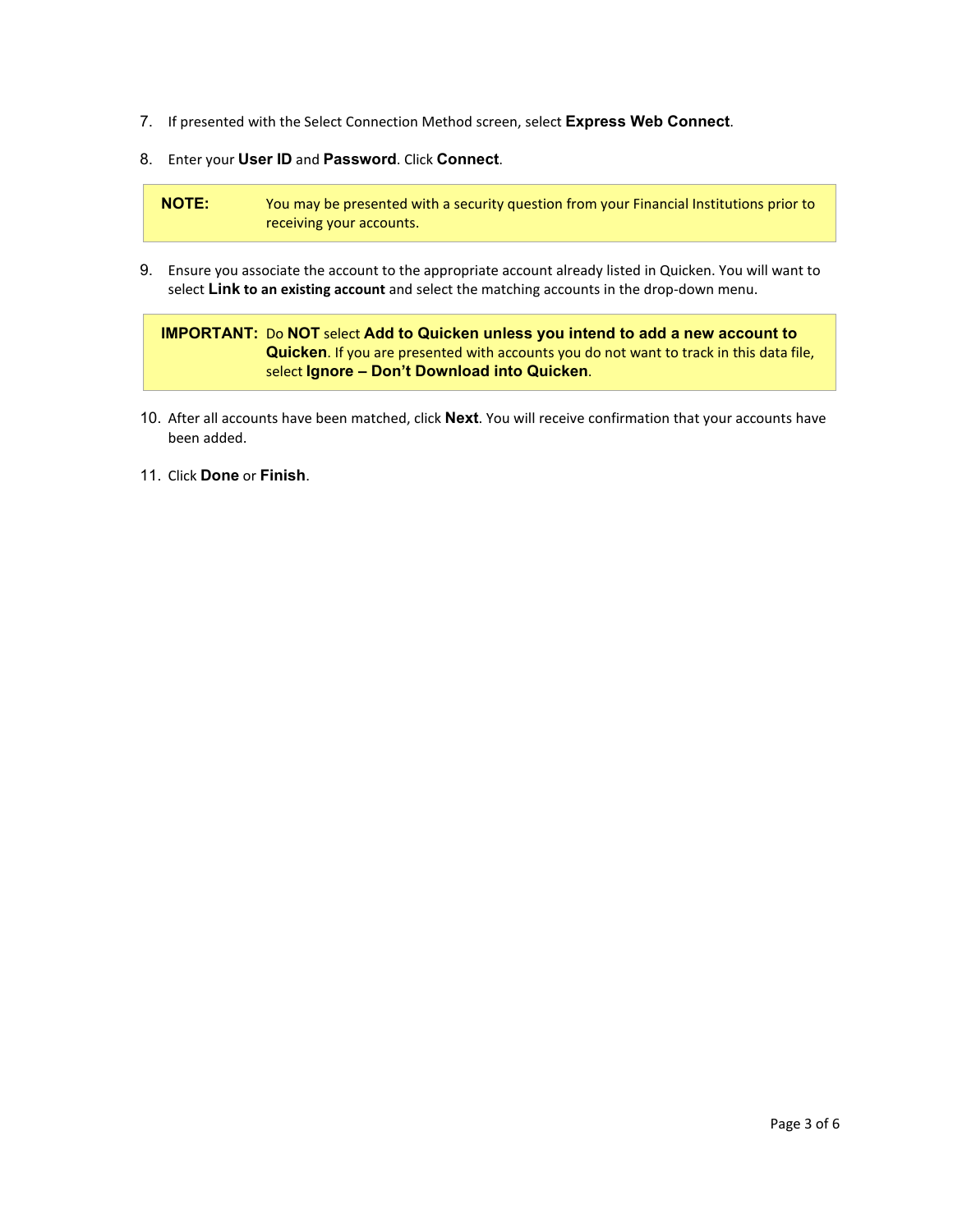

# Quicken for Windows Conversion Instructions

### *Web Connect*

### **Introduction**

As *San Francisco Federal Credit Union* completes its system conversion*,* you will need to modify your Quicken settings to ensure the smooth transition of your data. Please reference the dates next to each task as this information is time sensitive.

To complete these instructions, you will need your login credentials for online banking.

You should perform the following instructions exactly as described and in the order presented. If you do not, your online banking connectivity may stop functioning properly. This conversion should take 15–30 minutes.

*Thank you for making these important changes!*

## Documentation and Procedures

**Task 5:** Conversion Preparation

- 12. Backup your data file. For instructions to back up your data file, choose **Help** menu > **Search**. Search for *Backing Up Your Data* and follow the instructions.
- 13. Download the latest Quicken Update. For instructions to download an update, choose **Help** menu > **Search**. Search for *Update Software* and follow the instructions.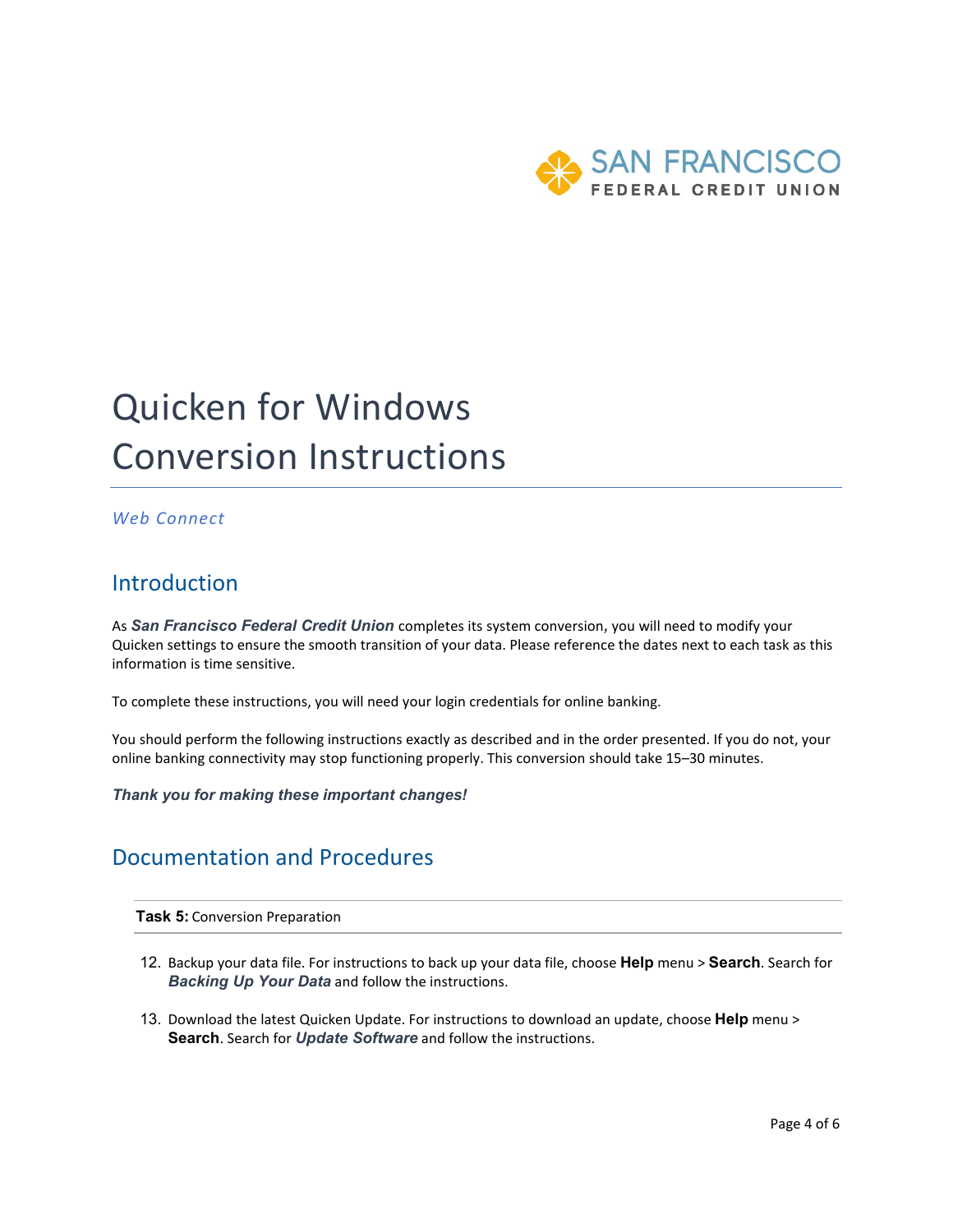#### **Task 6:** *Optional task* - Complete a final download **before** *04/24/2020*

- 14. Download your Quicken Web Connect file from [https://www.sanfranciscofcu.com/.](https://www.sanfranciscofcu.com/)
- 15. Click **File** > **File Import** > **Web Connect File**. Locate and select the Web Connect file to import.
- 16. Repeat this step for each account (such as checking, savings, credit cards, and brokerage) that you use for online banking or investing.
- 17. If new transactions were received from your connection, accept all new transactions into the appropriate registers.

**NOTE:** If you need assistance matching transactions, choose **Help menu > Quicken Help**. Search for **Matching Transactions** and follow the instructions.

**Task 7:** Disconnect Accounts in Quicken on or after *04/27/2020*

- 18. Choose **Tools** menu > **Account List**.
- 19. Click the **Edit** button of the account you want to deactivate.
- 20. In the **Account Details** dialog, click on the **Online Services** tab.
- 21. Click **Deactivate**. Follow the prompts to confirm the deactivation.
- 22. Click on the **General** tab.
- 23. Remove the financial institution name and account number. Click **OK** to close the window.
- 24. Repeat steps for each account to be disconnected.

**Task 8:** Reconnect Accounts to *San Francisco FCU - QBWC* on or after *04/27/2020*

25. Download your Quicken Web Connect file from [https://secure.sffedcu.com/.](https://secure.sffedcu.com/)

**NOTE:** Take note of the date you last had a successful connection in your Quicken account. If you have overlapping dates in the Web Connect download, you may end up with duplicate transactions.

26. Click **File** > **File Import** > **Web Connect File**. Locate and select the Web Connect file to import.